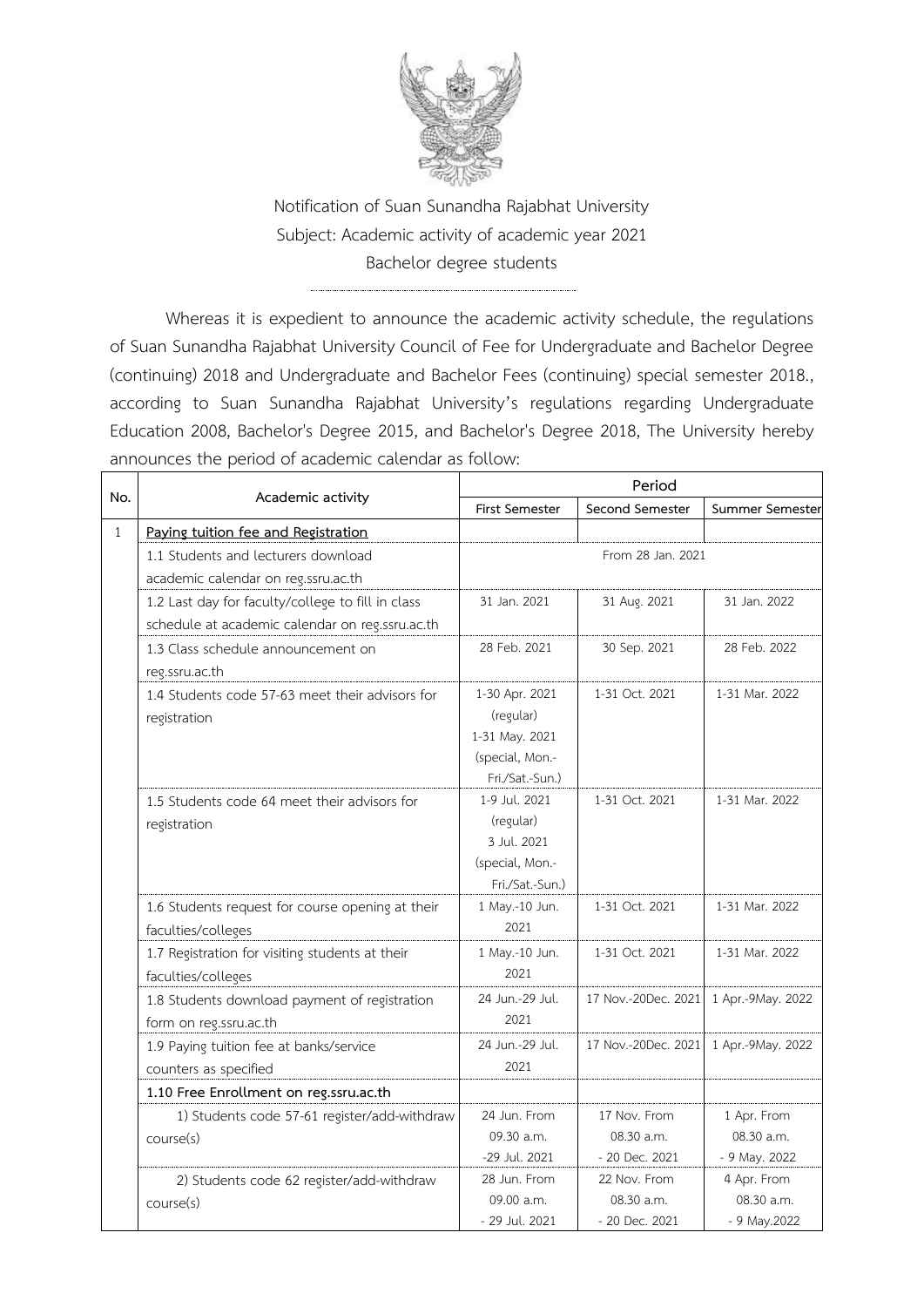| No. | Academic activity                                    | Period                          |                                 |                                   |
|-----|------------------------------------------------------|---------------------------------|---------------------------------|-----------------------------------|
|     |                                                      | First Semester                  | Second Semester                 | Summer Semester                   |
|     | 3) Students code 63 register/add-withdraw            | 30 Jun. From                    | 24 Nov. From                    | 7 Apr. From                       |
|     | course(s)                                            | 09.00 a.m.                      | 08.30 a.m.                      | 08.30 a.m.                        |
|     |                                                      | - 29 Jul. 2021                  | - 20 Dec.2021                   | - 9 May.2022                      |
|     | 4) Students code 63 register/add-withdraw            | 2 Jul From                      | 26 Nov. From                    | 12 Apr. From                      |
|     | course(s)                                            | 09.00 a.m.                      | 08.30 a.m.                      | 08.30 a.m.                        |
|     |                                                      | - 29 Jul. 2021                  | - 20 Dec.2021                   | - 9 May. 2022                     |
|     | 1.11 Students pay fine of late registration at One   | 30 Jul.-3Aug. 2021              | 21 Nov 2021-                    | 10 May. -                         |
|     | Stop Service (100 baht/day). After this, their       |                                 | 15 Jan. 2022                    | 2 Jun. 2022                       |
|     | registration will be cancelled                       |                                 |                                 |                                   |
|     | 1.12 Students request for over required credit       | 24 Jun.- 29 Jul.                | 17 Nov.- 20Dec.2021             | 1 Apr.-9 May.2022                 |
|     | registration/internship registration for graduation  | 2021                            |                                 |                                   |
|     | request at their faculty/college                     |                                 |                                 |                                   |
|     | 1.13 Visiting students pay tuition fee at One Stop   | 24 Jun.-29 Jun.                 | 17 Nov.-20Dec. 2021             | 1 Apr.-9 May.2022                 |
|     | Service                                              | 2021                            |                                 |                                   |
|     | 1.14 Request for tuition fee refund in case of       | 10-30 Jul. 2021                 | 1-21 Dec. 2021                  | 20 Apr.-10 May.2022               |
|     | death/academic assessment criteria/ students ID      |                                 |                                 |                                   |
|     | between 57-64 whose registration does not            |                                 |                                 |                                   |
|     | comply with the notification of faculties            |                                 |                                 |                                   |
|     | 1.15 Lecturers download list of registered students  | From 9 Jul. 2021                | From 30 Nov. 2021               | From 19 Apr. 2022                 |
|     | reg.ssru.ac.th                                       |                                 |                                 |                                   |
|     | 1.16 Last day for paying retaining student status at | 31 Aug. 2021                    | 25 Jan. 2022                    | 19 May. 2022                      |
|     | One Stop Service                                     |                                 |                                 |                                   |
| 2   | <b>Classes and Examination</b>                       |                                 |                                 |                                   |
|     |                                                      | 12 Jul. 2021                    | 1 Dec. 2021                     |                                   |
|     | 2.1 First day of classes                             | (regular/special,               | (regular/special,               | 20 Apr. 2022<br>(regular/special, |
|     |                                                      | Mon.-Fri.)                      | Mon.-Fri.)                      | Mon.-Fri.)                        |
|     |                                                      | 10 Jul. 2021                    | 4 Dec. 2021                     | 23 Apr. 2022                      |
|     |                                                      | (special, Sat.-Sun.)            | (special, Sat.-Sun.)            | (special, Sat.-Sun.)              |
|     | 2.2 Students submit request form for examination     |                                 |                                 |                                   |
|     | after at their faculties/colleges                    |                                 |                                 |                                   |
|     | 1) Second semester 2020 and summer                   | 10Jul-10Aug.                    |                                 |                                   |
|     | semester 2020                                        | 2021                            |                                 |                                   |
|     | 2) First semester 2021                               |                                 | 1-30 Dec. 2021                  |                                   |
|     |                                                      |                                 |                                 |                                   |
|     | 3) Second semester 2021                              |                                 |                                 | 23Apr.-20May. 2022                |
|     | 2.3 Midterm examinations (the schedule will be       | 1-3 Sep. 2021                   | 26-28 Jan. 2022                 | Arranged by                       |
|     | announced later)                                     | (regular/special,<br>Mon.-Fri.) | (regular/special,<br>Mon.-Fri.) | lecturers                         |
|     |                                                      | Arranged by                     | Arranged by                     |                                   |
|     |                                                      | lecturers                       | lecturers                       |                                   |
|     |                                                      | (special, Sat.-Sun.)            | (special, Sat.-Sun.)            |                                   |
|     | 2.4 Students evaluate lecturers and advisors on      | 1-31 Oct. 2021                  | 1-31 Mar. 2022                  | 1-21 Jun. 2022                    |
|     | reg.ssru.ac.th                                       |                                 |                                 |                                   |
|     |                                                      | 1-28 Oct. 2021                  | 1-22 Mar. 2022                  | 23May.-14Jun. 2022                |
|     | 2.5 Students dropping course(s) on reg.ssru.ac.th    | 28 Oct. 2021                    | 22 Mar. 2022                    | 14 Jun. 2022                      |
|     | 2.6 Last day of classes                              | (regular/special,               | (regular/special,               | (regular/special,                 |
|     |                                                      | Mon.-Fri.)                      | Mon.-Fri.)                      | Mon.-Fri.)                        |
|     |                                                      | 24 Oct. 2021                    | 26 Mar. 2022                    | 12 Jun. 2022                      |
|     |                                                      | (special, Sat.-Sun.)            | (special, Sat.-Sun.)            | (special, Sat.-Sun.)              |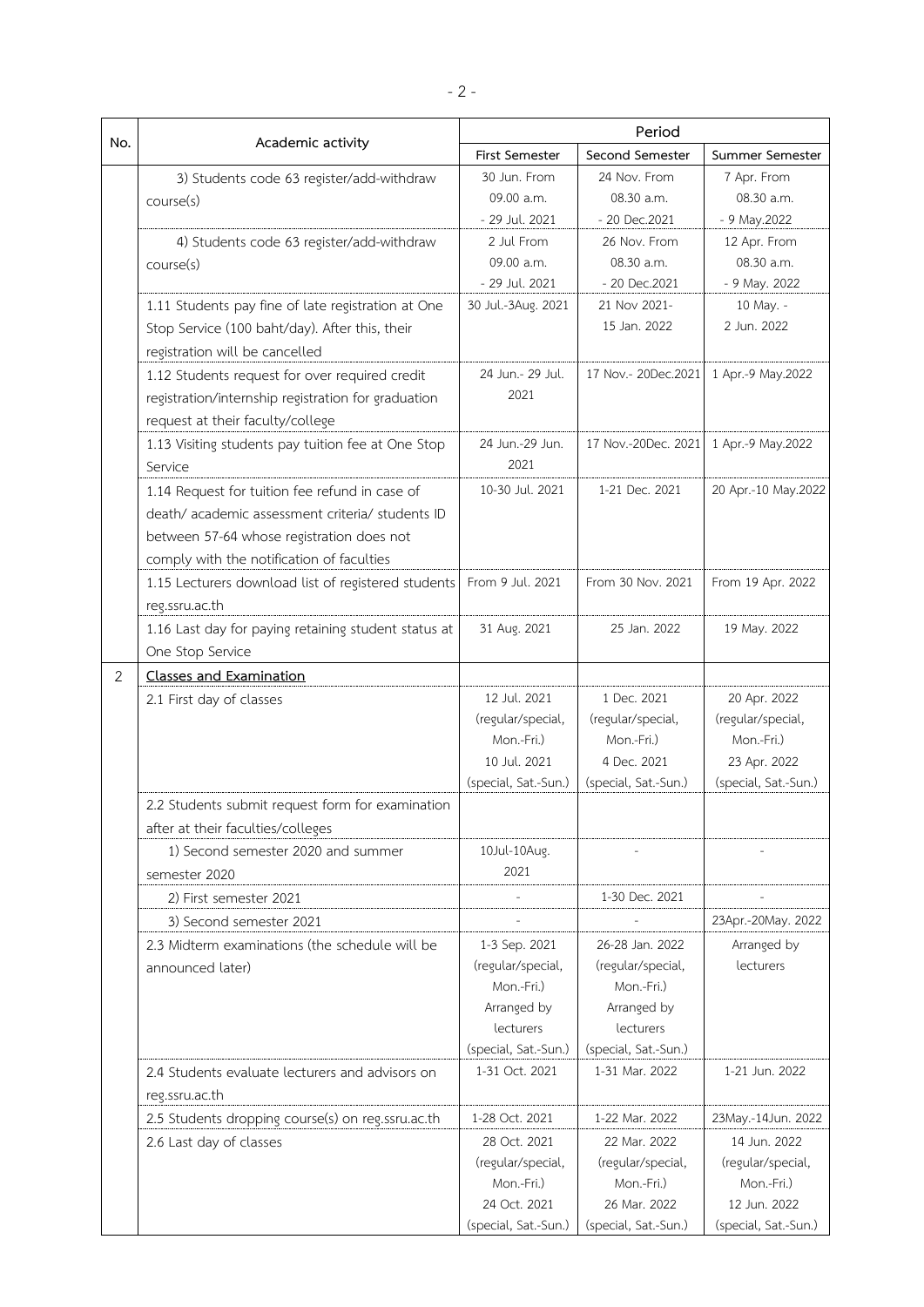| No. | Academic activity                                  | Period                                                                                  |                                                                               |                      |
|-----|----------------------------------------------------|-----------------------------------------------------------------------------------------|-------------------------------------------------------------------------------|----------------------|
|     |                                                    | First Semester                                                                          | Second Semester                                                               | Summer Semester      |
|     |                                                    |                                                                                         |                                                                               |                      |
|     | 2.7 Make-up classes (if necessary and approved by  | 29 Oct, 1-2 Nov.                                                                        | 23-26, 28-29 Mar.                                                             | 13-14 Jun. 2022      |
|     | University)                                        | 2021 (regular/                                                                          | 2022 (regular/                                                                | (regular/special,    |
|     |                                                    | special, Mon.-Fri.)                                                                     | special, Mon.-Fri.)                                                           | Mon.-Fri.)           |
|     |                                                    | 30-31 Oct-1 Nov.                                                                        | 27 Mar. 2022                                                                  | 18 Jun. 2022         |
|     |                                                    | 2021                                                                                    | (special, Sat.-Sun.)                                                          | (special, Sat.-Sun.) |
|     |                                                    | (special, Sat.-Sun.)                                                                    |                                                                               |                      |
|     | 2.8 Final examination week                         |                                                                                         |                                                                               |                      |
|     | 1) Extra scheduled examination (arranged by        | Arranged by                                                                             | Arranged by                                                                   | Arranged by          |
|     | lecturers)                                         | lecturers                                                                               | lecturers                                                                     | lecturers            |
|     | 2) Scheduled examination (the schedule will be     | 3-5 Nov. 2021                                                                           | 30 Mar.- 1 Apr.                                                               | 15-17 Jun. 2022      |
|     | announced later)                                   | (regular/special,                                                                       | 2022 (regular/                                                                | (regular/special,    |
|     |                                                    | Mon.-Fri.)                                                                              | special, Mon.-Fri.)                                                           | Mon.-Fri.)           |
|     |                                                    | 6-7 Nov. 2021                                                                           | 2-3 Apr. 2022                                                                 | 19 Jun. 2022         |
| 3   | Grade transfer                                     | (special, Sat.-Sun.)                                                                    | (special, Sat.-Sun.)                                                          | (special, Sat.-Sun.) |
|     |                                                    |                                                                                         |                                                                               |                      |
|     | 3.1 Academic Year 2021 students                    |                                                                                         |                                                                               |                      |
|     | 1) Last day for students to submit a request       |                                                                                         | 1 Apr. 2022 (regular/special, Mon.-Fri.)<br>21 Jun. 2022 (special, Sat.-Sun.) |                      |
|     | for grade transfer at their faculties/colleges     |                                                                                         |                                                                               |                      |
|     | 2) Students pay fines of request form for late     | From 2 Apr. 2022 (regular/special, Mon.-Fri.)<br>From 22 Jun. 2022 (special, Sat.-Sun.) |                                                                               |                      |
|     | grade transfer at their faculties/colleges 300     |                                                                                         |                                                                               |                      |
|     | Baht/copy                                          |                                                                                         |                                                                               |                      |
|     | 3) Last day for Faculty/college to submit a grade  | 2 May. 2022 (regular/special, Mon.-Fri.)                                                |                                                                               |                      |
|     | transfer approval at Educational Service Division  | 22 Jul. 2022 (special, Sat.-Sun.)                                                       |                                                                               |                      |
|     | 3.2 Last day for Faculty/college submit a free     | 29 Oct. 2021                                                                            | 31 Mar. 2022                                                                  | 18 Jun. 2022         |
|     | enrolled grade transfer approval of students who   |                                                                                         |                                                                               |                      |
|     | will graduate at Educational Service Division      |                                                                                         |                                                                               |                      |
| 4   | Grade submitting                                   |                                                                                         |                                                                               |                      |
|     | 4.1 Lecturers submit a grade change from "I"       |                                                                                         |                                                                               |                      |
|     | grade and etc. for students who are going graduate |                                                                                         |                                                                               |                      |
|     | and students whose status will be terminated       |                                                                                         |                                                                               |                      |
|     | according to the university's assessment at        |                                                                                         |                                                                               |                      |
|     | faculty/college                                    |                                                                                         |                                                                               |                      |
|     | 1) Second semester 2020 and summer                 | 1 Oct. 2021                                                                             |                                                                               |                      |
|     | semester 2020                                      |                                                                                         |                                                                               |                      |
|     | 2) First semester 2021                             |                                                                                         | 3 Mar. 2022                                                                   |                      |
|     | 3) Second semester 2021                            |                                                                                         |                                                                               | 2 Jun. 2022          |
|     | 4) Faculty/college submit a grade change from      | 7 Oct. 2021                                                                             | 9 Mar. 2022                                                                   | 6 Jun. 2022          |
|     | "I" grade and etc. at rg.ssru.ac.th                |                                                                                         |                                                                               |                      |
|     | 4.2 Submitting grades                              |                                                                                         |                                                                               |                      |
|     | 1) Lecturers submit grades at reg.ssru.ac.th       | 15 Nov. 2021                                                                            | 11 Apr. 2022                                                                  | 28 Jun. 2022         |
|     | and download, and submit them at                   |                                                                                         |                                                                               |                      |
|     | faculty/college                                    |                                                                                         |                                                                               |                      |
|     | 2) Faculty/college submit grade into the           | 19 Nov. 2021                                                                            | 19 Apr. 2022                                                                  | 1 Jul. 2022          |
|     | registration system at rg.ssru.ac.th               |                                                                                         |                                                                               |                      |
|     | 4.3 Students check their grades on reg.ssru.ac.th  | 25 Nov. 2021                                                                            | 25 Apr. 2022                                                                  | 6 Jul. 2022          |